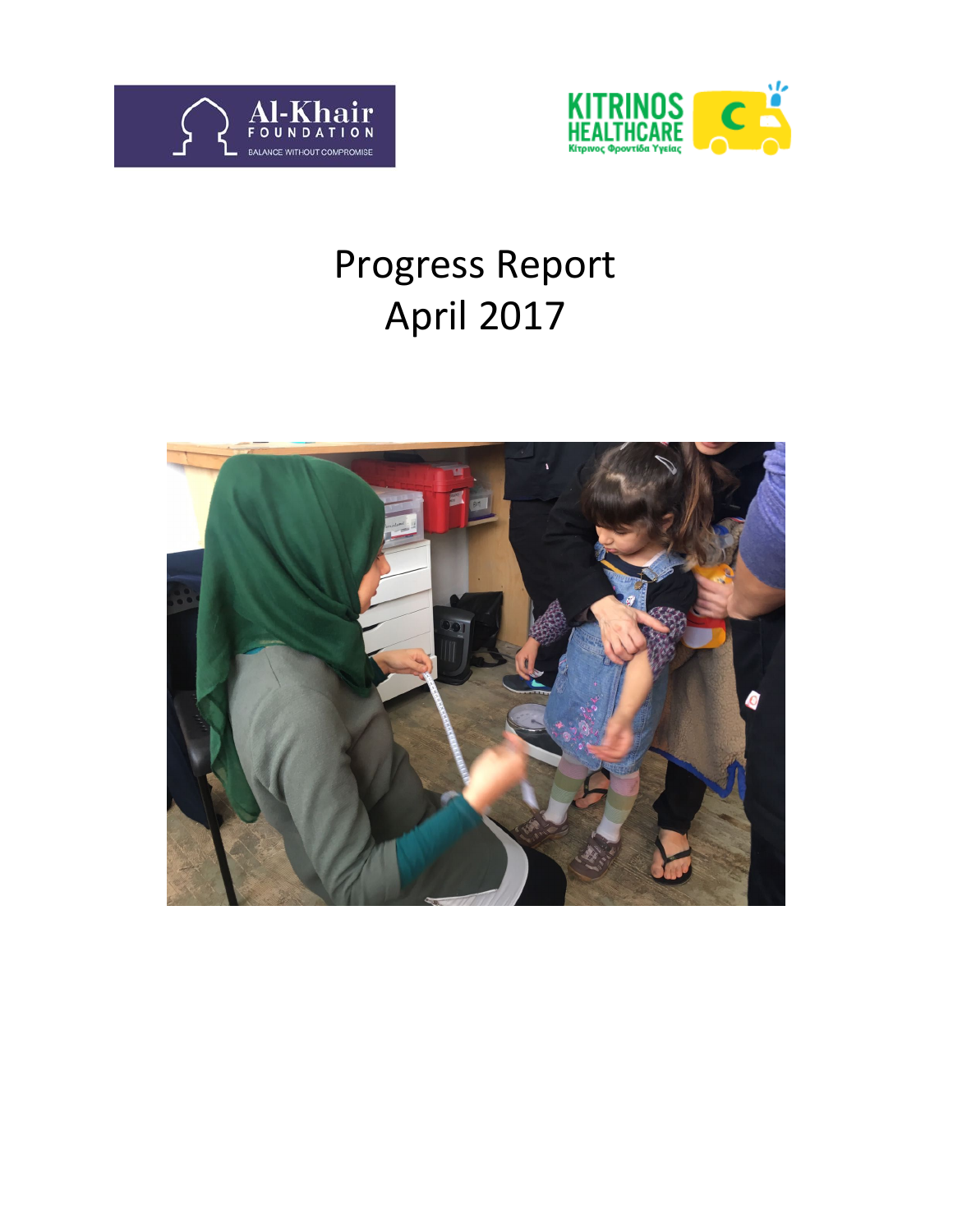# **CONTENTS**

| 1. Background information                              | $\mathbf{3}$   |
|--------------------------------------------------------|----------------|
| 2. Activities and Outcomes                             | 6              |
| Antenatal Care, Birthing Assistance and postnatal care | 6              |
| Medical Passports & Information Sharing                | 6              |
| Referral and Triage                                    | 6              |
| Psychological First Aid + Secondary Trauma Support     | $\overline{7}$ |
| <b>Breastfeeding Support</b>                           | 7              |
| Womens Safe Space & Knitting room                      | 7              |
| <b>Other Outcomes:</b>                                 | 8              |
| 3. Outputs                                             | 12             |
| 4. Expenditure                                         | 13             |
| 5. Forecast plans and Expenditure for next phase       | 15             |
| <b>6. Supporting Documents</b>                         | 16             |
| 7. Any other comments                                  | 16             |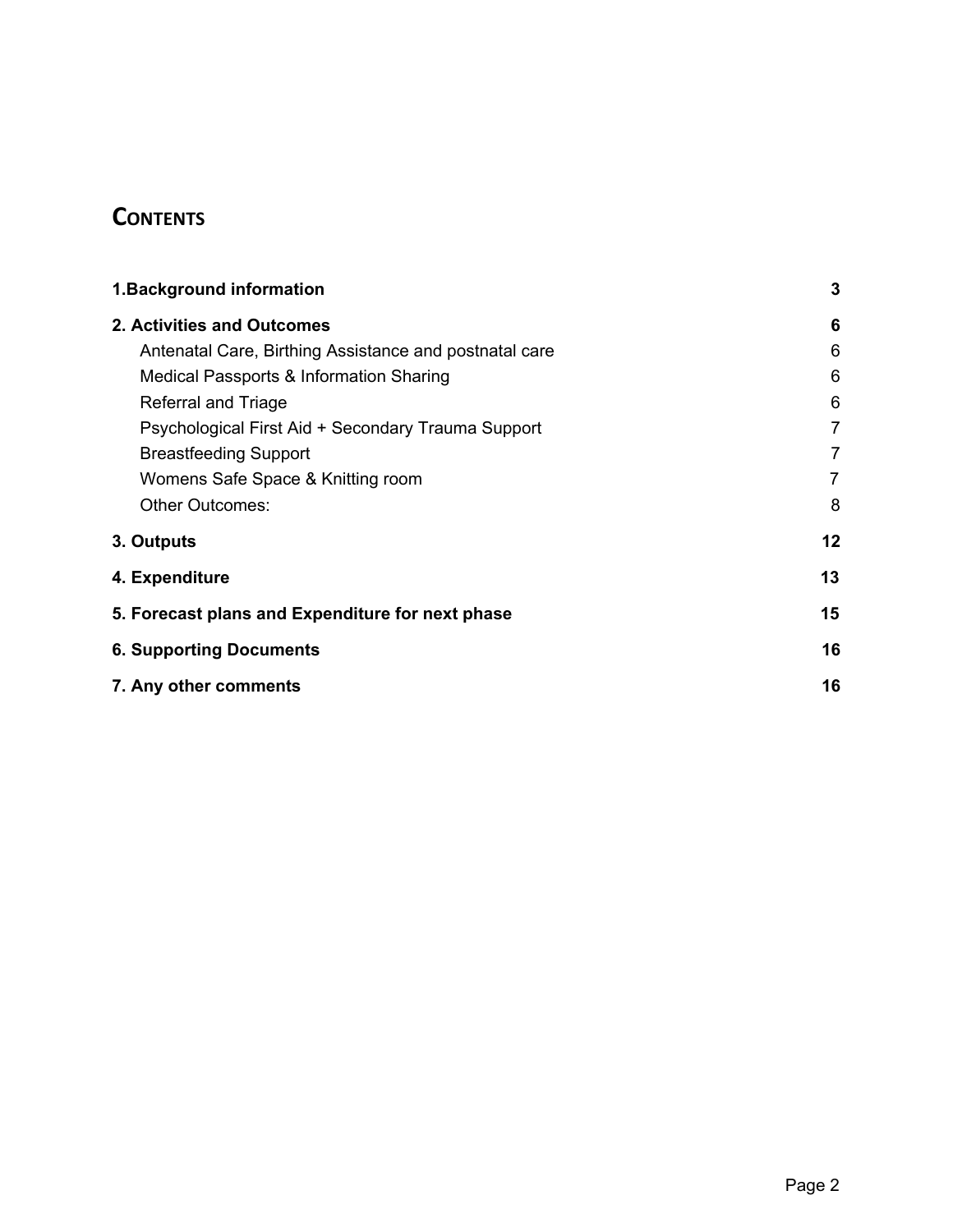### <span id="page-2-0"></span>**1.BACKGROUND INFORMATION**

| <b>Background information</b>                                                                                                 | <b>Version control</b>        |
|-------------------------------------------------------------------------------------------------------------------------------|-------------------------------|
|                                                                                                                               | <b>Project Reference:</b>     |
| <b>Project Name:</b><br><b>Care-A-Van (Primary Medical Care for Refugees)</b>                                                 |                               |
|                                                                                                                               |                               |
|                                                                                                                               | <b>Number of revision:</b>    |
| <b>Responsible officer issuing document:</b>                                                                                  | 4.0                           |
| Dr Siyana Mahroof-Shaffi                                                                                                      |                               |
| Officer responsible for the project and contact details:                                                                      |                               |
| <b>Ms Hina Choudhary</b>                                                                                                      |                               |
| admin@kitrinoshealthcare.com                                                                                                  |                               |
|                                                                                                                               |                               |
| Name of implementing organisation:                                                                                            | Location:                     |
| Kitrinos Healthcare Ltd (Charity Registration Number<br>1172586)                                                              | Thessaloniki, Northern Greece |
| Name of partner organisations: Al Khair Foundation / AT Medics                                                                |                               |
| <b>Number of Beneficiaries to date:</b>                                                                                       |                               |
| 2016                                                                                                                          |                               |
|                                                                                                                               |                               |
|                                                                                                                               |                               |
| Edomenie open camps upto 30000 : 150 served daily from mobile unit<br>March to June 2500 in EKO camp: 200 patients seen daily |                               |
| Ramadan 10000 recipients of dates.                                                                                            |                               |
| June until December: 500 were hosted in camp Drama                                                                            |                               |
| and a further 500 in Serrez via a mobile unit, where upto 50 patients per day (direct beneficiaries)                          |                               |
| December to present : 100 in Vagiochori                                                                                       |                               |

*2017*

*January to present : 150 in Elpida , Thessaloniki Hotels & private apartments in Thessaloniki: upto patients seen weekly by mobile unit (360 patient encounters )*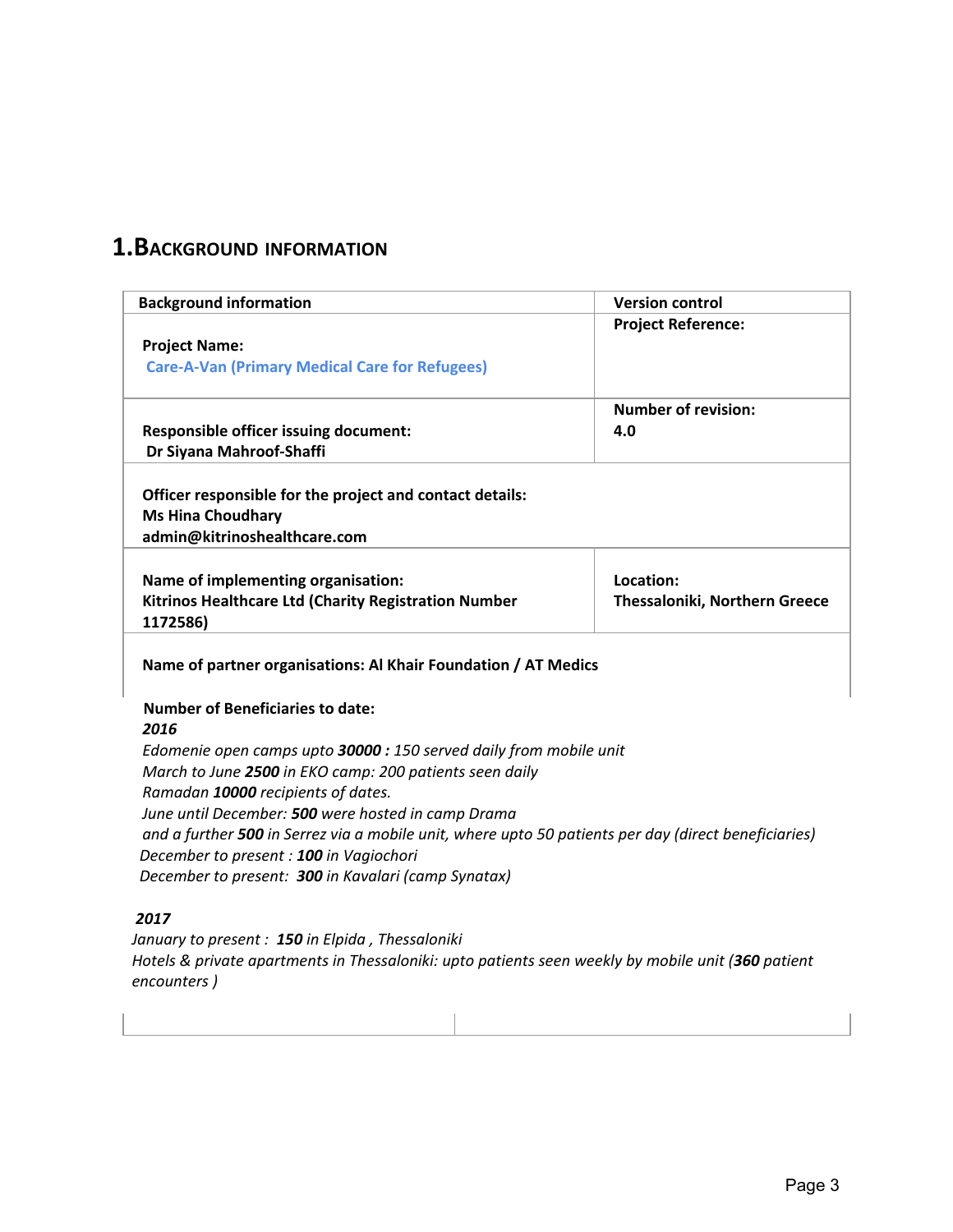#### **Reporting period: December- March 2017**

#### **Author and Project Role**

Dr Siyana Mahroof- Shaffi Medical& Programme Director, Kitrinos Healthcare

**Date Report Submitted : 24th April, 2017**

#### **Project Overview:**

#### Brief history

This project originally started in Polykastro, 'camp EKO' where Kitrinos Healthcare was offering basic primary care and first aid to a daily cohort of approximately 200 patients daily in a camp hosting around 3000 people as well as visits to Edomenie to provide mobile services to a similar cohort of 200 out of 30000 refugees trapped on the Macedonian border. The evacuation of EKO camp in the middle of June, led to most of the occupants being transferred to a 'closed formal military camp' such as in Vasilica, Oreokastro and Giannitsa.

#### June to December 2016

Access was limited and involved treating patients outside fences walls or on occasions for clinical need, going through 'holes' in the fence that had been made. Medical teams were encouraged to register with the Greek Ministry of Health, and once we did so, we were allocated our own camp in the east 7km from the town of Drama. We have been the main medical provider at this camp for the last three months running bi-daily services for patients. In addition, a growing need became apparent for ongoing medical care for chronic and long term illnesses. The pathway for more serious medical conditions which used to be fast-tracked for transfer to other European countries, became redundant. Team Kitrinos have to deal directly with even the more serious cases using local healthcare resources (including private medical care) within Greece.

#### December 2016- March 2017

During this quarter, Team Kitrinos are provided general medical and primary care services to over 300 mostly Syrian refugees in two camps (Sinatex and Elpida, Thessaloniki) and mobile medical services to 250 refugees in temporarily placed in various hotels and apartments. In addition we have facilitated further care for patients to be received by specialists in the local area including investigations such as blood tests or scans and even surgery when needed.

The most serious types of cases attended to by our team included facilitating treatment for patients with:

- Hypertrophic Cardiac Hypertrophy who then underwent heart valve replacement surgery
- infectious diseases such as TB, Hepatitis C & syphilis
- Hemorrhagic stroke including one patient who remains in a coma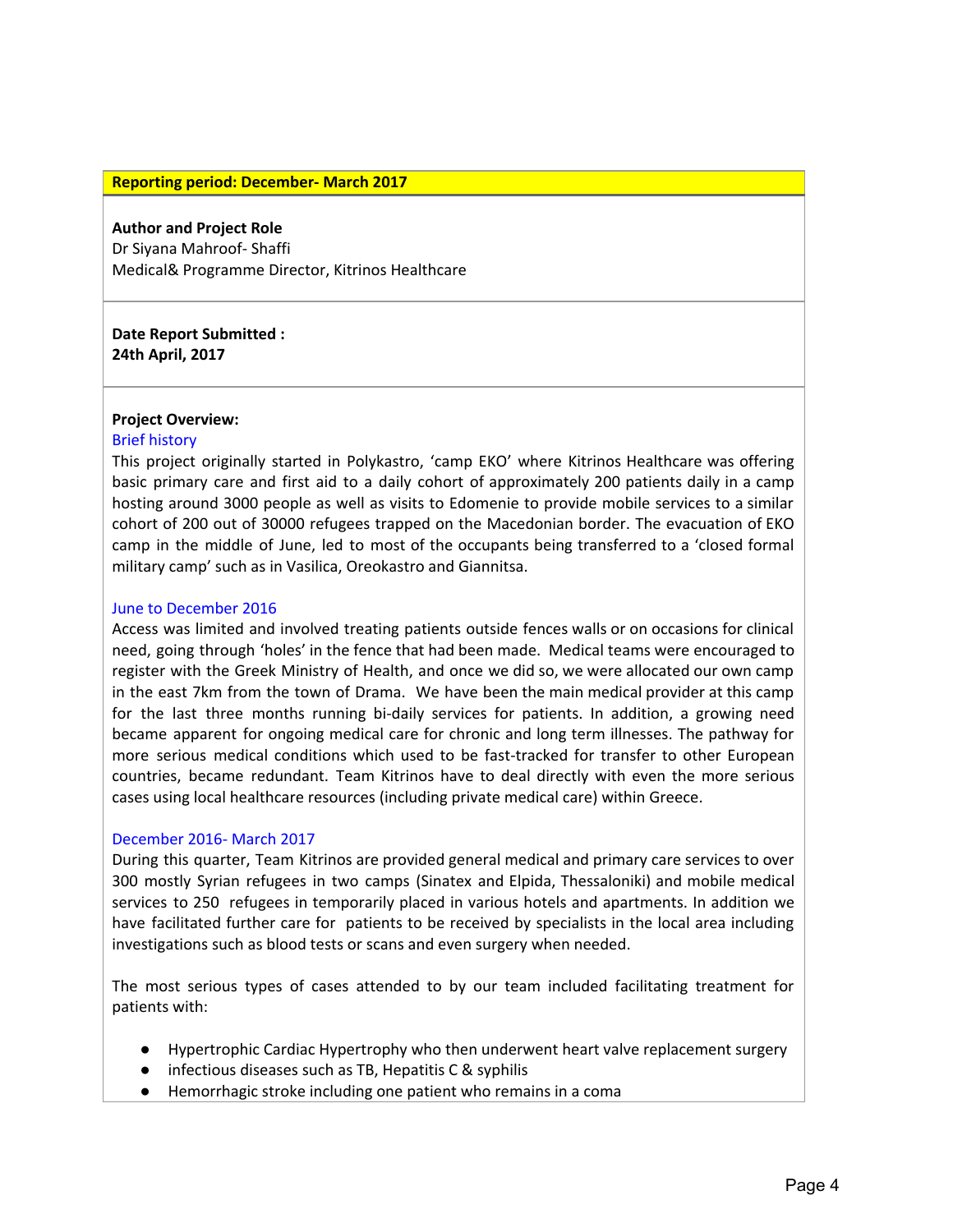- Severe Colitis and bleeding from the bowels
- Septicaemia
- Acute quinsy with abscess drainage
- Diagnosis and treatment of deep vein thrombosis
- severe epilepsy
- a child who vomited blood (haematemesis) and needed a blood transfusion
- cases of paraplegia needing wheelchair assistance and portable commodes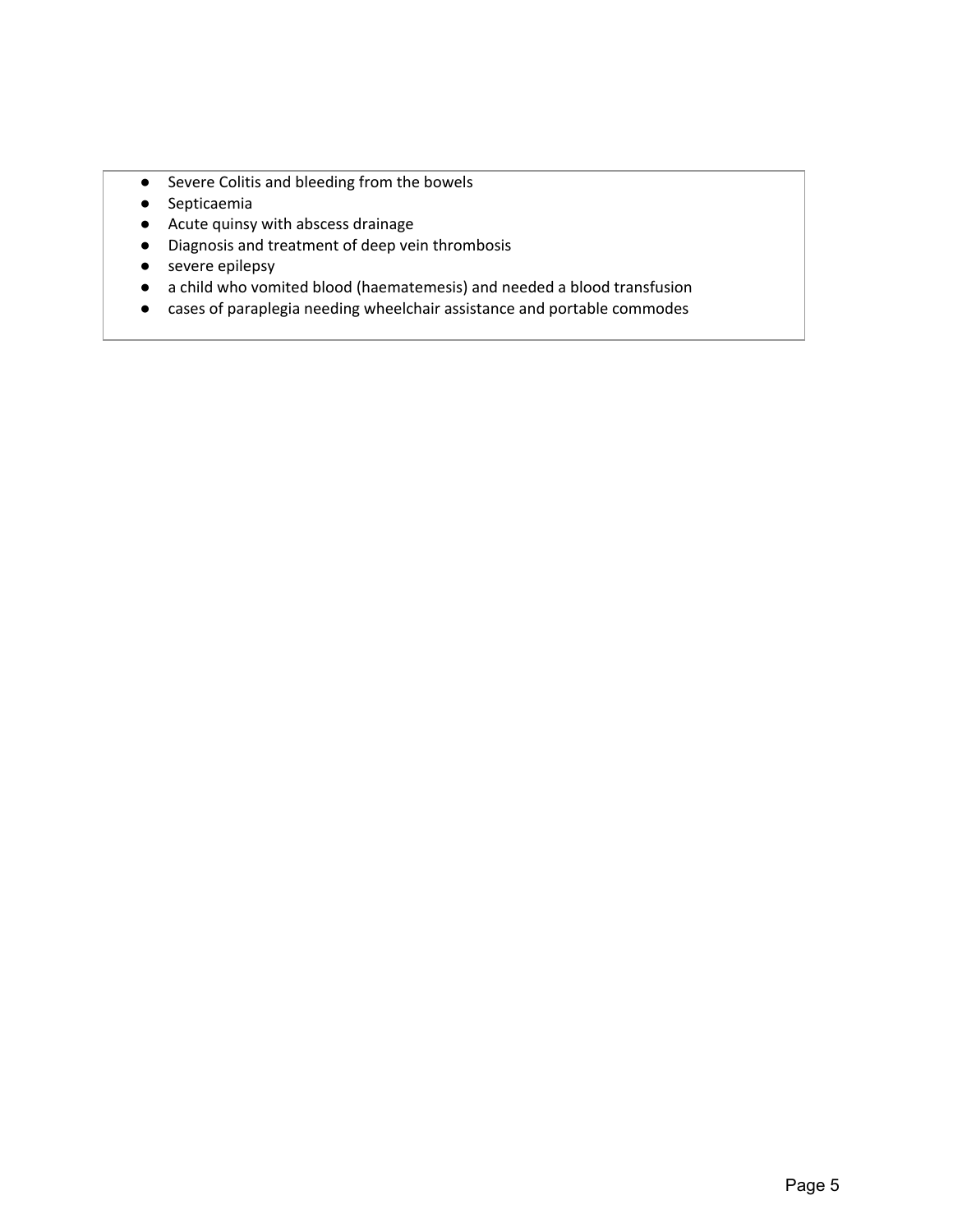### <span id="page-5-3"></span><span id="page-5-0"></span>**2. ACTIVITIES AND OUTCOMES**

#### **ANTENATAL CARE, BIRTHING ASSISTANCE AND POSTNATAL CARE**

● Our clinicians identified, engaged with, and assessed pregnant women in transit. Depending on their stage of pregnancy, we provided antenatal care, maternal and fetal monitoring, or if labor appeared imminent, we encouraged the woman and her family (with some difficulty)to pause their journey and they were prepared for delivery. Although our clinics are equipped with obstetric delivery packs, fortunately, in all the cases we dealt with there was enough time to transfer the women to hospital for the birth at least.

**Outcome:** All pregnant women in the camp were assessed, offered antenatal blood and ultrasound screening and full antenatal care initiated with the provision of all records and results in a patient hand held record (Eg case Rola H). There were in total **6** new births during this last quarter.

Postnatally, the care varied from region to region. There was a sense from the attending staff that the mode of operative delivery by caesarian section seemed to occur in a larger number of cases than one would have expected. Were local midwives having a lower threshold to refer for this mode?

#### <span id="page-5-2"></span>**MEDICAL PASSPORTS & INFORMATION SHARING**

Since many migrants lack medical records whilst they were travelling, risking medical mismanagement we identified a need to provide a means for documenting patient records in a more transferable form, shared between clinicians in an effective way and copies given to patients on their departure from our care.

**Outcome:** This was achieved by setting up confidential web-based electronic patient records (EPR) used by clinicians for daily updates, providing hard copies of all patients records to be "hand held" facilitating transfer of clinical care to health providers who take over the care of the migrants as they proceed on their onward journey. Close collaboration with other medical providers such as MDM, WAHA and local Greek Specialists to ensure that that additional medical information was provided where needed and information was shared from clinician to clinician.

#### <span id="page-5-1"></span>**REFERRAL AND TRIAGE**

● Relying on Team Kitrinos networks with local clinics, hospitals and fellow humanitarian organizations, our team provides a preliminary assessment of all our beneficiaries' needs followed by a referral, if needed, to local services that are better equipped to assist the patient.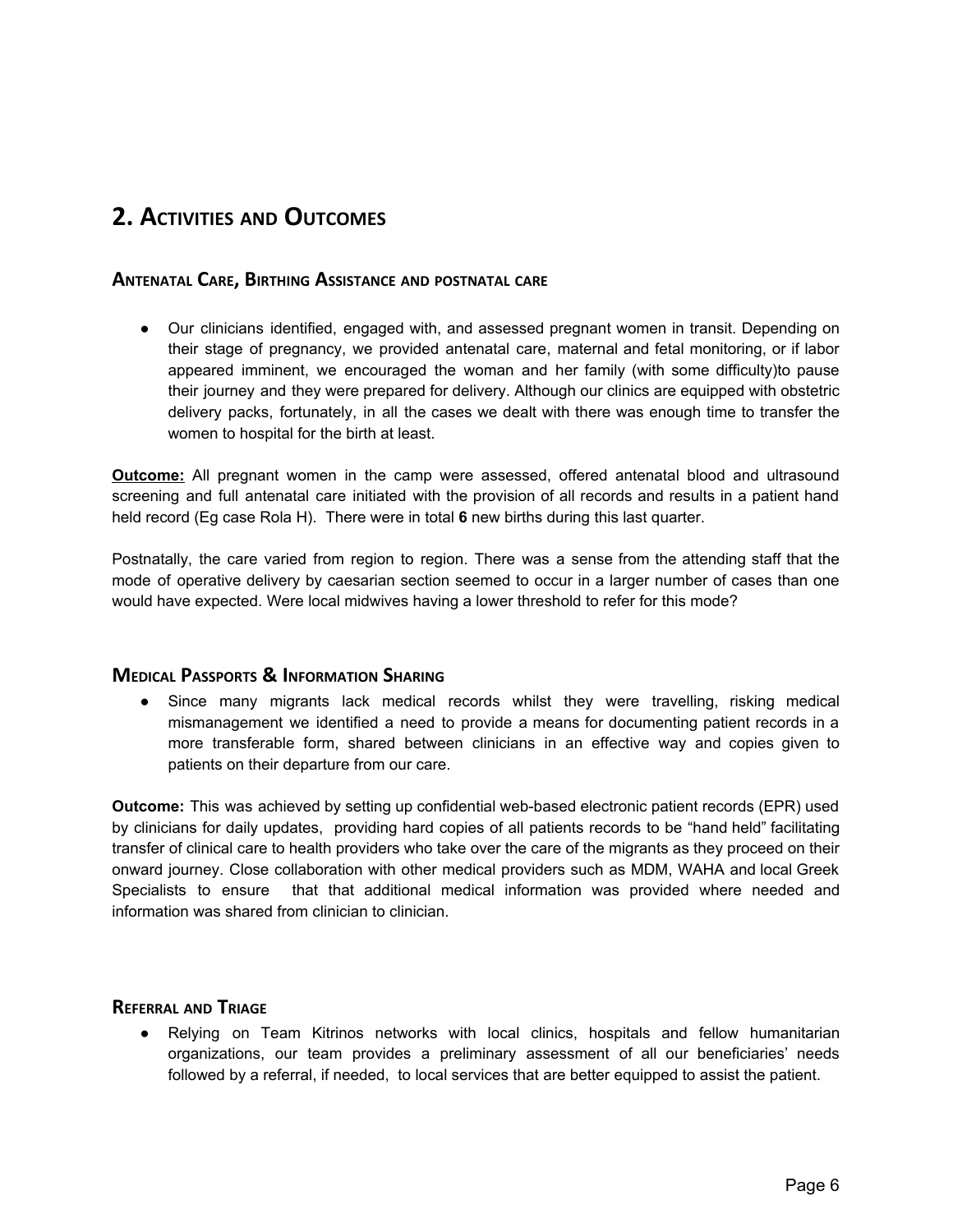**Outcome:** Most of our primary medical services were provided "in-house" by a variety of carefully selected medical professionals who volunteer with us. This signposting exercise, its integral collection of local contacts through our networking within the greek community over the last one year has been key to facilitating progress and enabling our team to provide the holistic approach of care which is much needed. We have attended to various needs both medical and social such as provision of hygiene products, sexual health and contraceptive services and a variety of specialist medical care as already detailed in this report.

#### <span id="page-6-0"></span>**PSYCHOLOGICAL FIRST AID + SECONDARY TRAUMA SUPPORT**

● Cases of psychological trauma for both migrants and volunteers have been all too common during this crisis. The Care-A-Van team will be providing psychosocial support services for both of these parties and referring escalated cases to mental health professionals.

**Outcome:** This has been achieved for all cases we were involved with with one hospital admission to a psychiatric hospital in Thessaloniki.

#### <span id="page-6-2"></span>**BREASTFEEDING SUPPORT**

• For the thousands of pregnant or nursing mothers along the route, breastfeeding is a far more efficient and sustainable method of feeding one's child. Contrary to popular misconceptions, breastfeeding is not instinctively learned by all mothers which is why our team will be available to instruct these individuals on how to properly breastfeed their babies on the road.

**Outcome:** A very popular service which is delivered in collaboration with the Nurture Project. This continues to be supported for the women in our current camp.

#### <span id="page-6-1"></span>**WOMENS SAFE SPACE & KNITTING ROOM**

• Many women and children reported reported frustrations about their lack of space in individual tents to bond and build friendships within the camp. This contributed to psychological dysfunction and at worst, cases of severe depression and pseudoseizures.

**Outcome:** The setting up of the women only prayer and reflection space with weekly "coffee and cake gatherings" had already proven extremely beneficial and popular. A keen interest for sewing and knitting and a supplementary grant from UNCHR INTERSOS facilitated the development of a sewing and knitting room with its own electricity and heat supply. A playpen meant that breastfeeding mothers could participate. With three donated sewing machines, many materials, wool, beads the sky seemed to be the limit for the products that were being produced by the women. This culminated in a four day exhibition in Drama, raising further awareness and refreshingly more funds to keep this project self generating.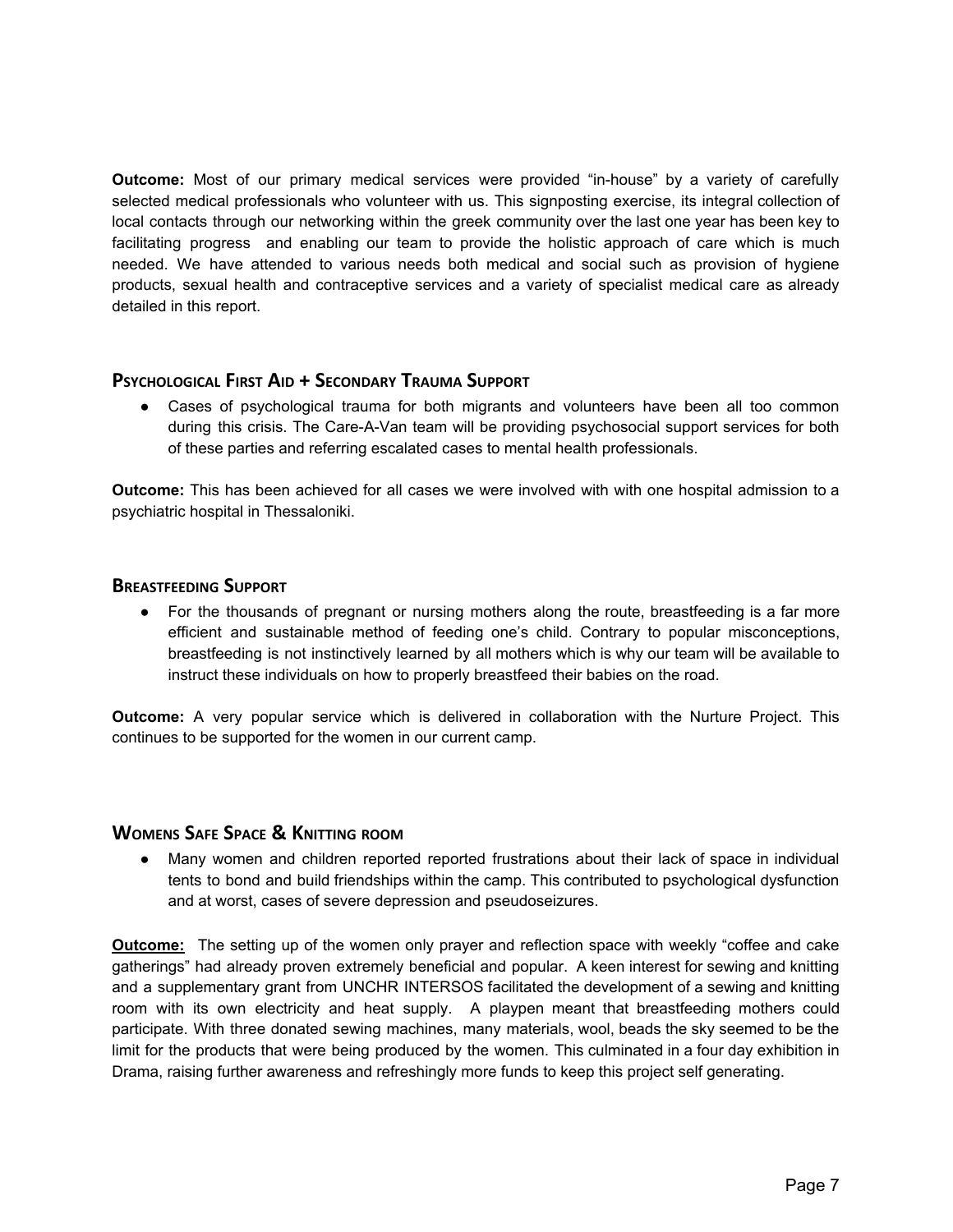#### <span id="page-7-0"></span>**OTHER OUTCOMES:**

- **Mobility:** Having learnt from our experience on Lesvos, we now have two ambulances to provide mobile medical services and continue to use these in a proactive capacity.
- **Flexibility**: In June, we were able to relocate our services from EKO camp, Polykastro, via Katirini to Drama and Serrez, using both static and mobile clinics to see patients in several locations. In December we relocated again to primarily base ourselves nearer to Thessaloniki.
- **Primary Medical Care**: this is the main type of care provided by our organization for the majority of patients providing a six day service of about 7 hours each day. Most minor ailments and some major ones are dealt with by a capable group of clinical volunteers from around the world.
- **Dental Services**: through visiting dentists (quarterly) we have provided over 200 extractions and basic dental care. For more complex cases we have utilised the local Greek dentists who have provided subsidised emergency dental work as well as root canal treatment for at least two patients. They about once every four weeks to deal with cases that are not being managed by the existing service providers.
- **Authorisation/ Registration**: We have established good relations with the Greek Ministry of Health and Ministry of Migration, who continue to recognise our NGO and authorise our organisation to continue providing services.
- **Regular volunteers**: Through networking, social media and the tireless energy of a full team of volunteers from all over the world, Kitrinos Healthcare continues to attract a growing database of volunteers (at present nearly 500) many of whom have returned several times and continue to advocate our service on their return.
- **Clinical leadership**: Throughout our time, we have attracted many long term senior clinicians who have started to spend between 4- 12 weeks of continuous service for our team.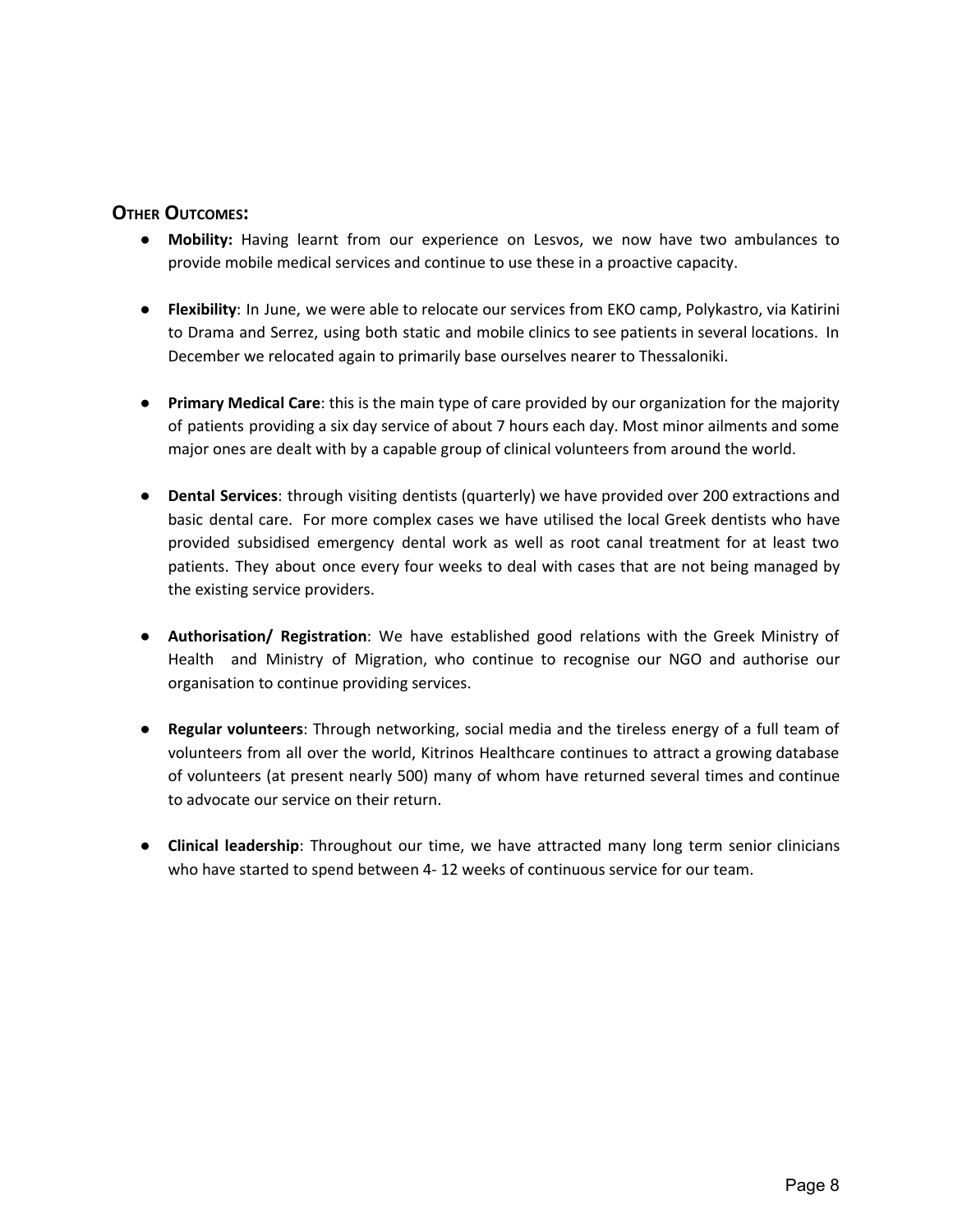| PLEASE OUTLINE HOW YOU TRACK THE ACHIEVEMENTS and HOW YOU MEASURE THEM! |                   |                                                                                                                                                                                                                                                                                                                                                                                                                                                                                               |  |
|-------------------------------------------------------------------------|-------------------|-----------------------------------------------------------------------------------------------------------------------------------------------------------------------------------------------------------------------------------------------------------------------------------------------------------------------------------------------------------------------------------------------------------------------------------------------------------------------------------------------|--|
| <b>Activity/Task</b>                                                    | % Done            | <b>Notes</b>                                                                                                                                                                                                                                                                                                                                                                                                                                                                                  |  |
| 1. Daily medical care in<br>main camp                                   | 100               | All attendances are recorded in a logbook with name,<br>age, sex, tent location and clinical details including any<br>treatment that is dispensed. The medication and doses<br>are recorded. A pharmaceutical inventory is<br>maintained to ensure correct types and quantities of<br>medication for our patient population are always in<br>stock.<br>All patients the patients provide care for have medical<br>records which are either in paper format or encrypted<br>electronic format. |  |
| 2. Childhood<br><b>Vaccination Programme</b>                            | Ongoing           | In collaboration with the local ministry, so far 35 babies<br>and children have been vaccinated with a range of<br>primary vaccines such as DTP (Diptheria Tetanus &<br>Polio), Hepatitis B, Meningitis, MMR and Haemophilus<br>Infuenza. This continues to be provided in the new<br>camps and other populations. New babies have their<br>vaccinations facilitated through local government.                                                                                                |  |
| 3. Chronic disease<br>management                                        | 90                | The development of this aspect of our service over the<br>last three months has been one of our projects key<br>successes. New problems are always being discovered<br>and currently we have a number of patients awaiting<br>specialist consultations, tests results and further<br>treatment. A table of anonymised data and actual<br>activities can be provided if required.                                                                                                              |  |
| 4. Prescription review<br>service                                       | 100               | All existing patient prescriptions<br>are stored and<br>monitored electronically. These are updated daily as<br>reviewed. Patients<br>patients<br>are<br>on<br>long term<br>medication may expect a "repeat/ refill" through us.                                                                                                                                                                                                                                                              |  |
| 5. Mobile Medical<br><b>Services</b>                                    | 300<br>encounters | Due to adverse weather conditions and deteriorating<br>conditions in many camps, a number of families were<br>temporarily rehoused in hotels. These required the                                                                                                                                                                                                                                                                                                                              |  |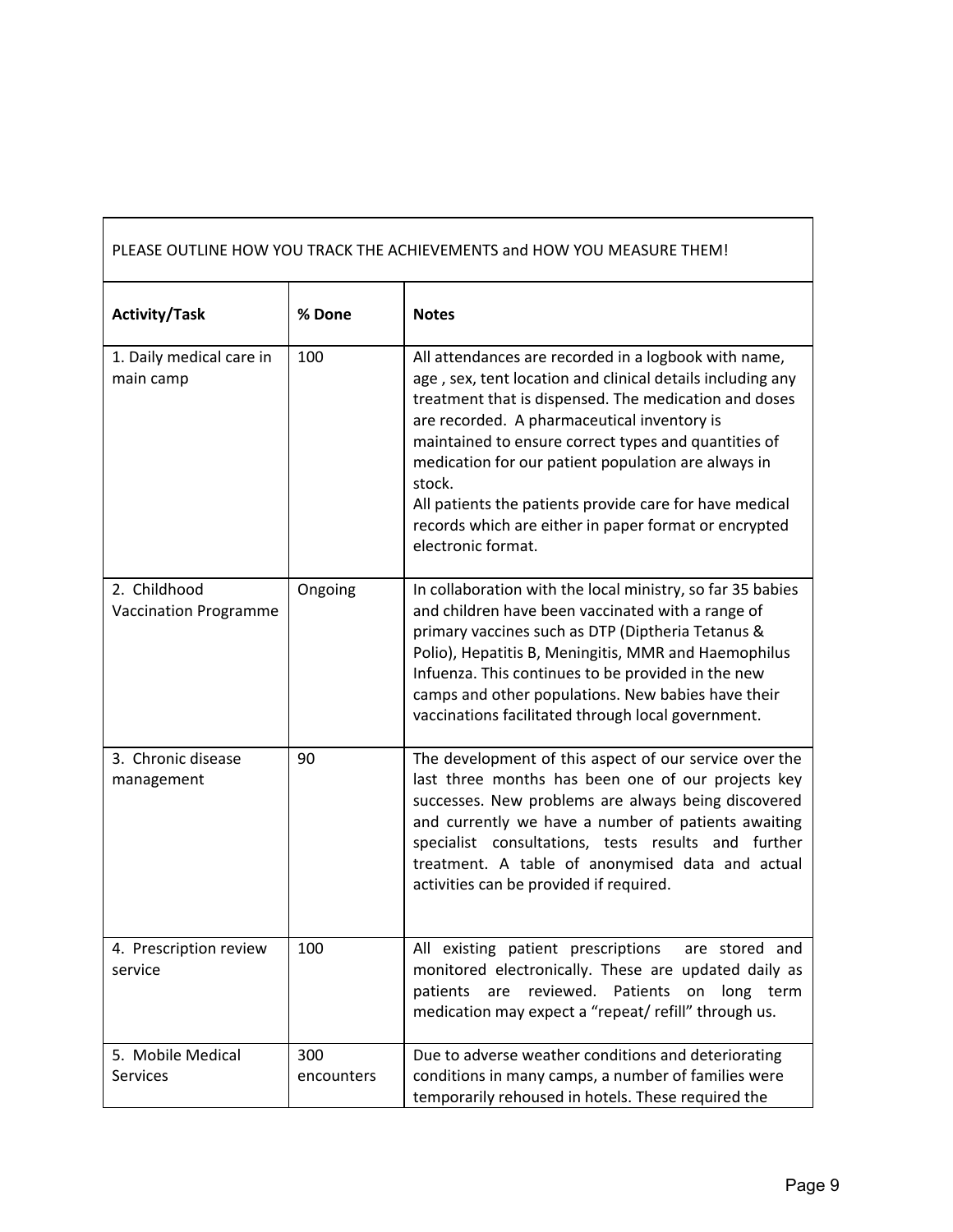|                                               |     | mobile teams of a senior doctor, nurse and interpreter<br>to be dispatched. Again, logbooks and electronic<br>records enabled detailed charting of needs and<br>follow-up.                                                                                                                                                                                                                                                                                                                                                                                                               |
|-----------------------------------------------|-----|------------------------------------------------------------------------------------------------------------------------------------------------------------------------------------------------------------------------------------------------------------------------------------------------------------------------------------------------------------------------------------------------------------------------------------------------------------------------------------------------------------------------------------------------------------------------------------------|
| 6. Paediatric Eye<br>Screening                | 100 | All the children in the camp have been screened and<br>opthalmology review has been organised for 10 with<br>provision of corrective prescription lenses.                                                                                                                                                                                                                                                                                                                                                                                                                                |
| 7. Occupational<br>Therapy                    | 75  | The encouragement of activities such as knitting,<br>sewing and art in general has caused a flurry of talented<br>activity amongst the women and children in particular.<br>All the 'start-up' equipment was provided including 3<br>donated sewing machines.                                                                                                                                                                                                                                                                                                                            |
| 8. Psychological First<br>Aid & Support (PSS) | 100 | Psychosocial support continues to be provided, through<br>unlimited daily interactions where needed with a<br>member of the team and a coordinated provision of<br>basic needs.                                                                                                                                                                                                                                                                                                                                                                                                          |
| 9. Environmental<br>Health & Safety           | 50  | The installation of electric insecticidal lamps last<br>summer was the first step. During the winter months,<br>hot water supply was facilitated to enable all the<br>residents to wash properly which they had been unable<br>to do since the solar power was not enough to heat<br>supplies for the camp. Additonally, small low power<br>electrical heaters were distributed to the most<br>vulnerable in the camp suffering with severe<br>osteoporotic fractures, heart disease, pneumonia and<br>even a baby with measles.<br>A thorough disinfection was arranged for an outbreak |
|                                               |     | of bed bugs and scabies.                                                                                                                                                                                                                                                                                                                                                                                                                                                                                                                                                                 |
| 10. Sports and<br>recreation                  | 300 | Facilities set up include setting up a volley-ball pitch,<br>regular activities such as football and trips to the park<br>or beach (see photos). These healthy activities, help<br>Team Kitrinos provide a holistic approach to our<br>patients wellbeing.                                                                                                                                                                                                                                                                                                                               |
| 11. Eid Gifts During<br>Ramadan               | 300 | This project was led by local friends and family in South<br>London who raised enough money to make and deliver                                                                                                                                                                                                                                                                                                                                                                                                                                                                          |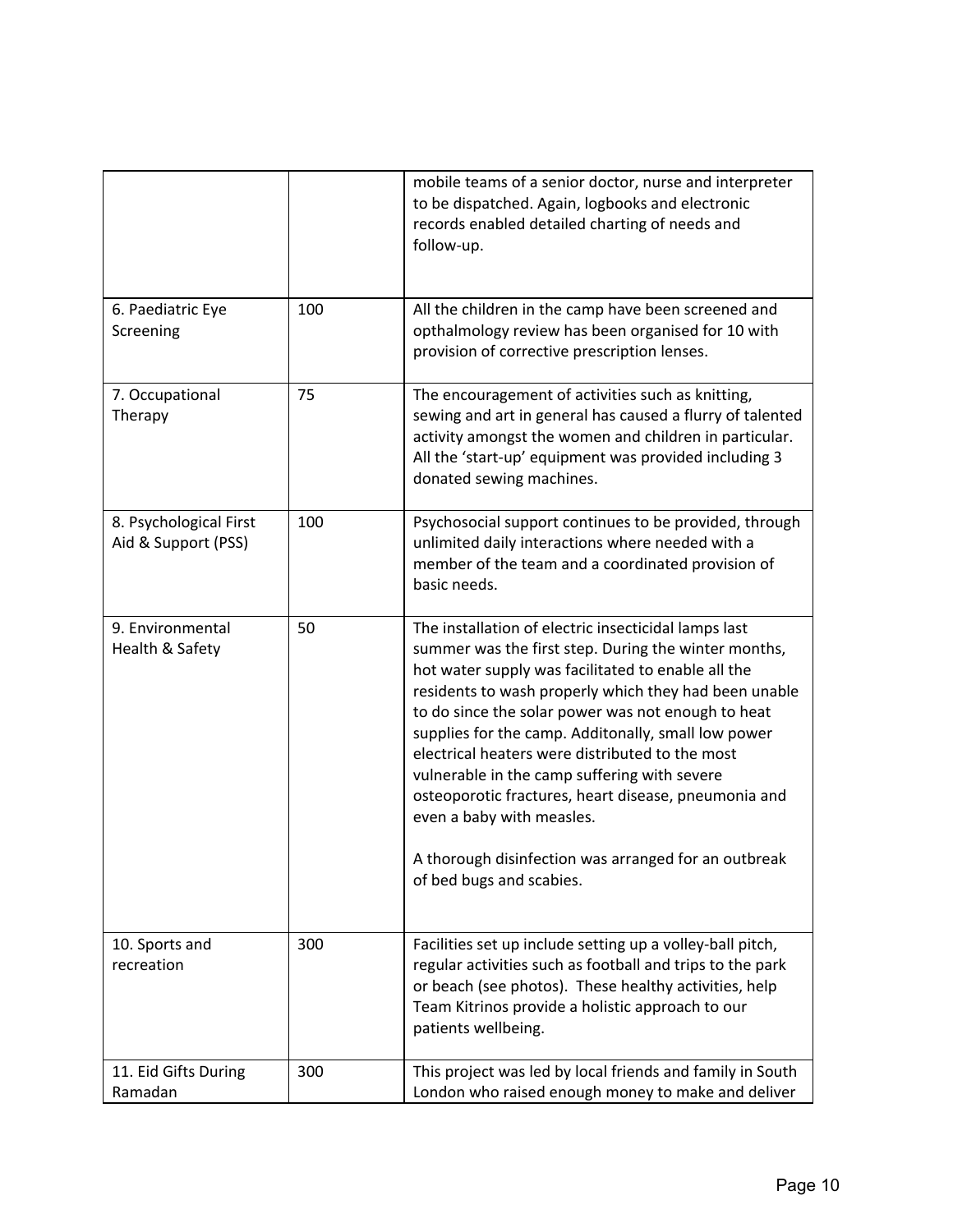|                                   |       | 3000 gift bags(with items ranging from prayer mats &<br>hijabs to skipping ropes & loom bands for kids) which<br>brought much joy to many families in a number of<br>camps in Greece. The transport funds were mostly<br>covered by private donations however a surplus of<br>(£2105.88) remains to be paid for the hire of two<br>trucks. |
|-----------------------------------|-------|--------------------------------------------------------------------------------------------------------------------------------------------------------------------------------------------------------------------------------------------------------------------------------------------------------------------------------------------|
| 12. Ramadan dates for<br>refugees | 10000 | 5000 kg of dates were purchased (through donations<br>made via our partner Zaytoun London ltd) and<br>transported to Greece and distributed to several<br>thousand refugee various camps in coorperation with<br>an organisation called "Hot Food Edomenie" who<br>added this the dates to their "Iftaar packs".                           |

**Number of beneficiaries reached to date: 43850**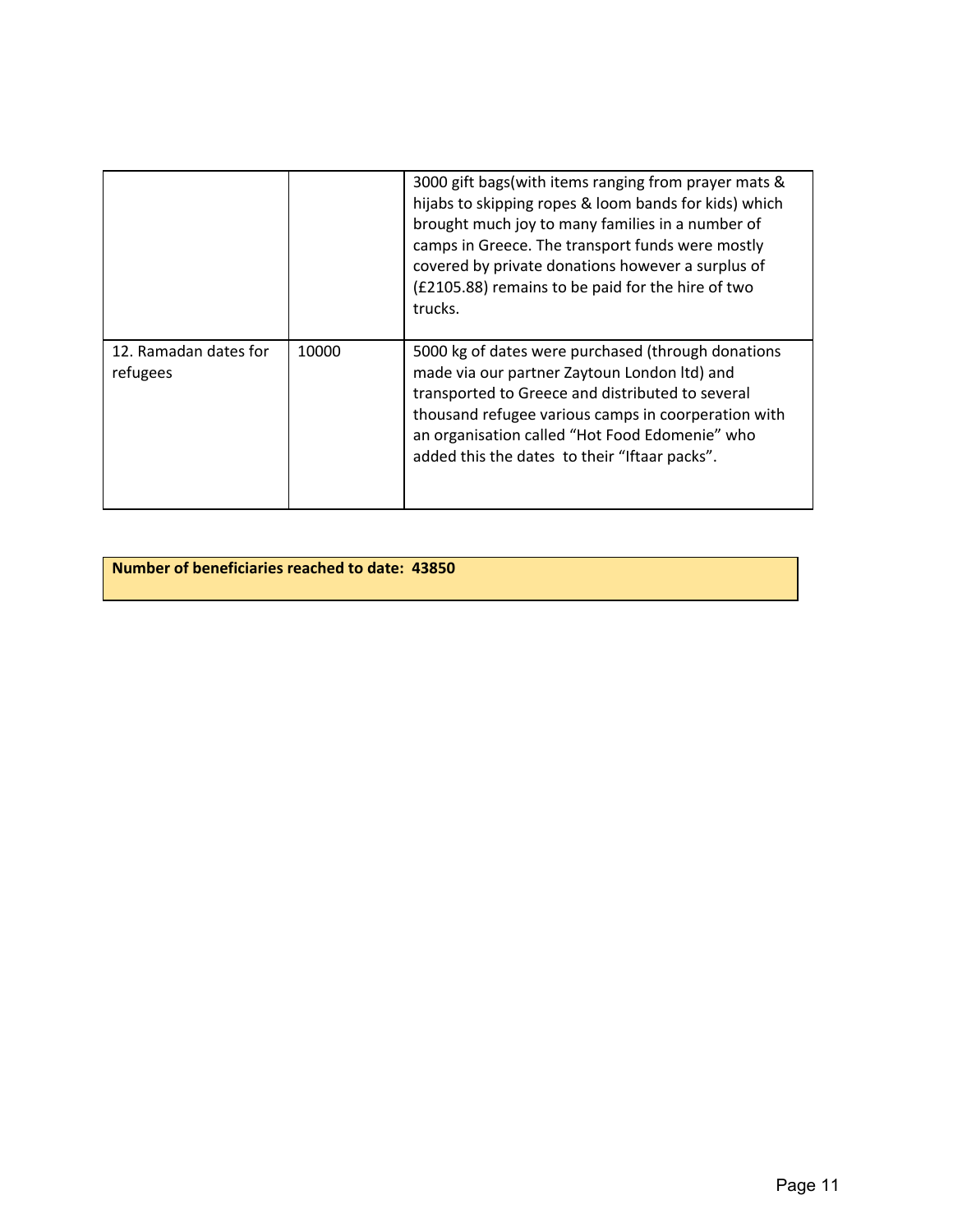### <span id="page-11-0"></span>**3. OUTPUTS**

The project has achieved the following outputs:

- 1. Two fully equipped ambulances and a a 7 seater transport vehicle, supplied for the provision of mobile medical care and maintenance of the vehicles provided to continue bringing access to medical services;
- 2. Providing daily medical care to refugees in Greece (Eko upto 200 patients daily, Drama refugee camp 30 patients daily and Serrez camp 40 patients per visit), which has resulted in healthier patient population who felt cared-for. Many have commented on how they prefer our working hours and the the diversity of care offered such as - arranging other appointments such as dental, maternal, optometry and other specialities as deemed necessary.
- 3. Liaising with local stakeholders such as UNHCR, military and the local government to be able to address and improve health activities in our allocated camps;
- 4. Providing special assistance to patients with serious and chronic health related needs; This is documented in the master spreadsheet of care plans for patients.
- 5. Creation of a prescription review service where all existing patient prescriptions are stored and monitored electronically; and
- 6. The production of electronic patient records. These are updated daily as patients are reviewed. This provides accurate information and allows the field team to provide time and cost effective patient care.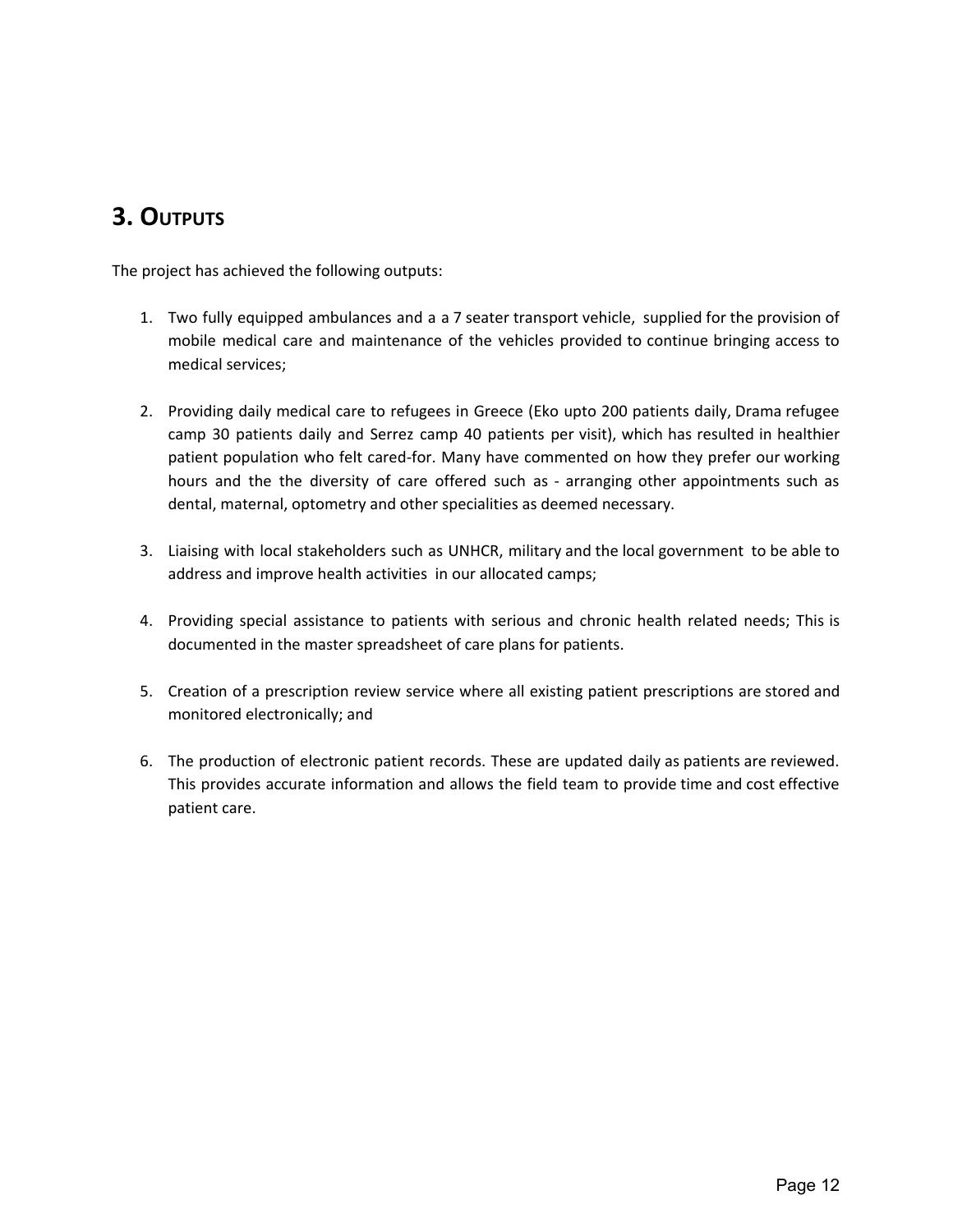# <span id="page-12-0"></span>**4. EXPENDITURE**

| <b>Total received from Al-Khair</b>                                      | <b>Amount</b>                          | <b>Date</b>                          |
|--------------------------------------------------------------------------|----------------------------------------|--------------------------------------|
| <b>Foundation to date:</b>                                               |                                        |                                      |
|                                                                          |                                        | £10,752.86 6 Apr 2016                |
|                                                                          |                                        | £13,850.39 5 May 2016                |
|                                                                          |                                        | £ 18,486.95   14 Jun 2016            |
|                                                                          | £ 20,097.55                            | Oct 2016                             |
|                                                                          | £18,000                                | Dec 2016                             |
|                                                                          |                                        | £81,187.36 TOTAL RECEIVED            |
|                                                                          |                                        |                                      |
| <b>Total expenditure to date (in EUROS)</b>                              | € 75,182.91 (6 months Mar to Aug 2016) |                                      |
|                                                                          | € 34,350.92 (Oct to Dec 2016)          |                                      |
|                                                                          | € 22,888.67(Jan to Mar 2017)           |                                      |
|                                                                          |                                        |                                      |
|                                                                          | <b>TOTAL EXPENSES</b>                  |                                      |
|                                                                          |                                        |                                      |
| <b>Expenditure during reporting period</b><br>(October 2016 to Mar 2017) |                                        | € 57,239.59 (Oct 2016 to March 2017) |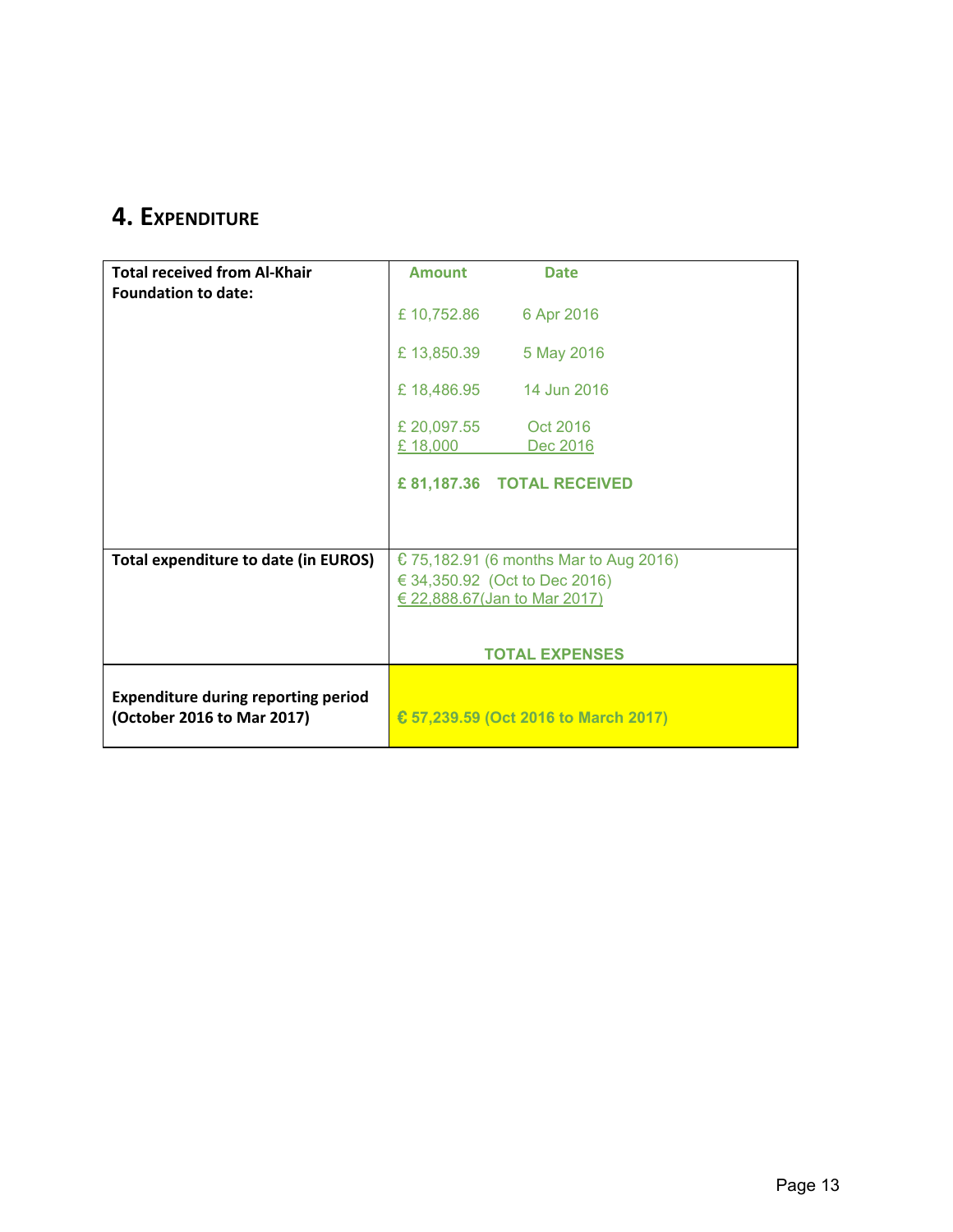|            |           |                    | <b>IAI-Khair Fou</b> |
|------------|-----------|--------------------|----------------------|
|            | l20-57-76 |                    | <b>CARE VAN</b>      |
| 19/10/2016 | 13797201  | 20097.55 DIRECTDEP | <b>IMOBILE BGC</b>   |

| 7/12/2016 20-57-76 13797201 |      | 3000 DIRECTDEP    | Al-Khair Fou<br><b>CARE VAN</b><br><b>MOBILE BGC</b>        |
|-----------------------------|------|-------------------|-------------------------------------------------------------|
| 6/12/2016 20-57-76 13797201 |      | 5000 DIRECTDEP    | <u>Al-Khair Fou</u><br><b>CARE VAN</b><br><b>MOBILE BGC</b> |
| 5/12/2016 20-57-76 13797201 |      | 5000 DIRECTDEP    | <b>Al-Khair Fou</b><br><b>CARE VAN</b><br><b>MOBILE BGC</b> |
| 2/12/2016 20-57-76 13797201 | 5000 | <b>IDIRECTDEP</b> | <u>Al-Khair Fou</u><br><b>CARE VAN</b><br><b>MOBILE BGC</b> |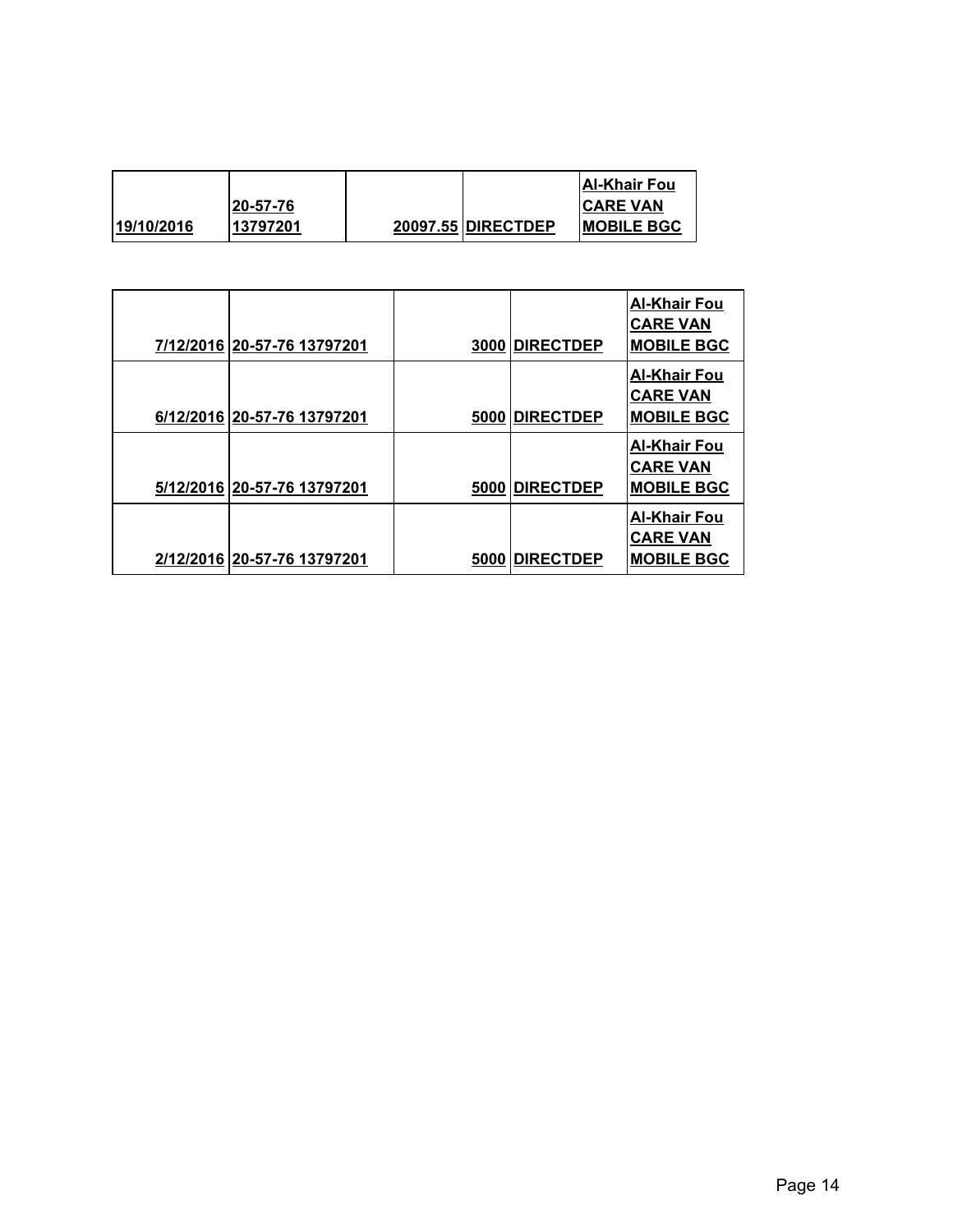# <span id="page-14-0"></span>**5. FORECAST PLANS AND EXPENDITURE FOR NEXT PHASE**

| Activities to achieve in the next 1 year                                                                                                                                                                          |                 |
|-------------------------------------------------------------------------------------------------------------------------------------------------------------------------------------------------------------------|-----------------|
|                                                                                                                                                                                                                   |                 |
| <b>Name</b>                                                                                                                                                                                                       | Expenditure (£) |
| 1. Employ a Greek national as an ongoin Ground Operations Manager (<br>(6 days per week)                                                                                                                          | €2350           |
| 2. Employ a Greek national as Assistant Field Coordinator / Driver (5<br>days per week)                                                                                                                           | €850*           |
| 3. Local Lead Clinician (5 days per week plus on call)                                                                                                                                                            | €2150*          |
| 4. Annual Children's Eye Screening (50 children)                                                                                                                                                                  | €700            |
| 5. Re-register 7 seater transporter vehicle in Greece ** Once<br>registered in Greece- it will remian in Greece for the forseeable<br>future**                                                                    | €3000           |
| 7. To continue to provide general medical services and all running costs<br>to the allocated camps for a further 12 months (based on average<br>monthly expenses over previous 6 months) (excl core ground staff) | €120,000        |
| 8. Continuing Vaccination Programme to all children (€70 avg per child<br>for 30 children))                                                                                                                       | €2100           |
| 9. Special cases investigation, treatment and management<br>(DS1500- extenuating circumstances)                                                                                                                   | €2000           |
| 10. Unpaid invoice for unexpected additional transport costs<br>(E2105.88)                                                                                                                                        | €2432.85        |
| 11. Contingency                                                                                                                                                                                                   | €2000           |

\* (incl housing €200 per month & car allowance €150)

**Total expected expenditure for next period (April 2016 for one year):**